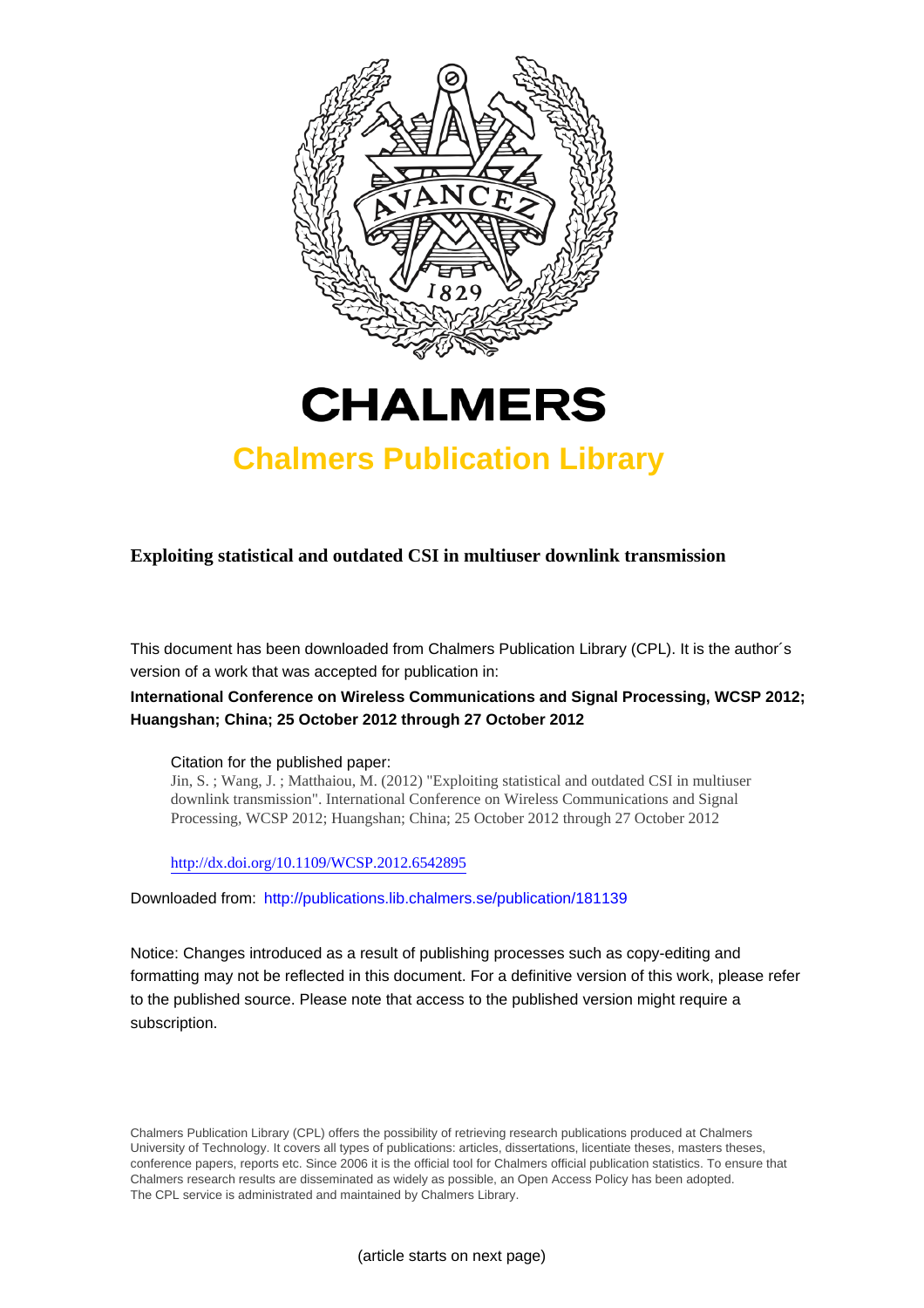# Exploiting Statistical and Outdated CSI in Multiuser Downlink Transmission

Shi Jin<sup>§</sup>, Jue Wang<sup>§</sup>, Michail Matthaiou<sup>‡</sup>, and Xiqi Gao<sup>§</sup>

§National Mobile Communications Research Laboratory, Southeast University Nanjing 210096, P. R. China, Email: {jinshi, wangjue, xqgao}@seu.edu.cn ‡Department of Signals and Systems, Chalmers University of Technology Gothenburg SE-412 96, Sweden, Email: michail.matthaiou@chalmers.se

*Abstract*—In this paper, we propose a multiuser downlink transmission scheme, which exploits both the statistical and outdated channel state information (CSI) at the transmitter. The proposed scheme extends the outdated CSI-aided scheme, first introduced by Maddah-Ali and Tse in [1] (denoted as MAT), by sending symbols demanded by a user along its statistical eigenmodes, instead of directly sending the symbols through separate antennas, and we refer to it as statistical eigenmode-MAT (SE-MAT). Considering zero-forcing receiver, we explicitly prove that the proposed SE-MAT scheme can achieve a higher ergodic sum-rate compared to the original MAT scheme, under different correlation conditions. Moreover, a user selection method which selects statistically orthogonal users for the SE-MAT transmission is proposed to further improve the system performance.

#### I. INTRODUCTION

In the downlink, multiuser multiple-input multiple-output (MIMO) technologies can provide high capacity gains by enabling space-division multiple-access (SDMA), but require channel state information (CSI) of all scheduled users at the transmitter [2]–[4]. In frequency division duplexing systems, CSI is obtained at the receiver and fed back to the transmitter [5]. When the feedback delay is larger than the channel coherence time, CSI feedback is outdated and no information about the current channel can be exploited; thus, the conventional multiuser MIMO technologies fail to work.

Recently, Maddah-Ali and Tse proposed a transmission scheme in [1] for such configurations, and their results showed that a degree of freedom (DoF) larger than 1 can be achieved with completely stale CSI at the transmitter (CSIT). This scheme, denoted as MAT, divides the whole transmission period into several phases, and aims at designing the transmit symbols in latter phases using CSI of prior phases. By an ingenious design of the transmitted signal, the objective user can resolve multiple data streams while eliminating all interference. This work has drawn lot of attention in the literature, e.g., see [6]–[9] and the references therein.

In a similar context, we note that compared with instantaneous CSI, statistical CSI (SCSI), such as the knowledge of channel correlation or the channel mean, stays static in a time scale which is much larger than the feedback delay. As a result, it can be obtained at the transmitter easily and accurately. In point-to-point MIMO systems, SCSI-aided transmission schemes have been well studied in the literature, e.g., see [10]–[13] and the references therein. The use of SCSI is also extended to the multiuser scenario in [14], [15]. Inspired by these outdated CSI or SCSI-aided transmission schemes, we make a conjecture that on the basis of the outdated CSI-aided MAT scheme, SCSI can be exploited to further improve the system performance.

On these grounds, we herein propose a downlink transmission scheme, which exploits both SCSI and outdated instantaneous CSI. The proposed scheme extends the MAT scheme by sending symbols demanded by a user along its statistical eigenmodes, instead of directly transmitting through separate antennas, and we refer to it as statistical eigenmode-MAT (SE-MAT). Considering zero-forcing (ZF) receiver, we explicitly prove that the proposed SE-MAT scheme can achieve a higher ergodic sum-rate than the original MAT scheme, under different correlation conditions. Moreover, a user selection method which selects statistically orthogonal users for transmission is proposed to further improve the system performance. Our analysis accounts for the effects of spatial correlation on the transmit side, thus is sufficiently general.

The rest of this paper is arranged as follows: The system model is introduced in Section II. In Section III, the SE-MAT scheme is proposed and described in detail. In Section IV, we prove that the proposed SE-MAT scheme can achieve a higher ergodic sum-rate than the original MAT scheme; then, the user selection method is proposed. Numerical results and some discussion are given in Section V.

#### II. SYSTEM MODEL

#### *A. Channel Model*

We consider a downlink multiple-input single-output channel where the base station is equipped with  $N$  antennas and transmits simultaneously to  $N$  users, each of them equipped with one antenna. In time slot  $t$ , the channel vector between the transmitter and user  $k$  ( $k = 1, ..., N$ ) is modeled as

$$
\mathbf{h}_k(t) = \mathbf{g}_k(t) \left(\mathbf{R}_{T,k}^{1/2}\right)^H \in \mathbb{C}^{1 \times N},\tag{1}
$$

where  $\mathbf{g}_k(t)$  is a 1×N vector of independent entries  $g_{k,i}(t)$  ~  $\mathcal{CN}(0, 1)$  (i.e., zero-mean unit-variance complex Gaussian distributed), the superscript  $H$  denotes Hermitian transposition, and  $\mathbf{R}_{T,k}^{1/2}$  is the square root of the transmit correlation matrix  $\mathbf{R}_{T,k}$ , which can be decomposed as  $\mathbf{R}_{T,k}$ , which can be decomposed as<br> $\mathbf{R}_{T,k}^{1/2} = \mathbf{U}_{T,k} \mathbf{\Lambda}_{T}^{1/2}$ 

$$
\mathbf{R}_{T,k}^{1/2} = \mathbf{U}_{T,k} \mathbf{\Lambda}_{T,k}^{1/2} \mathbf{U}_{T,k}^H.
$$
 (2)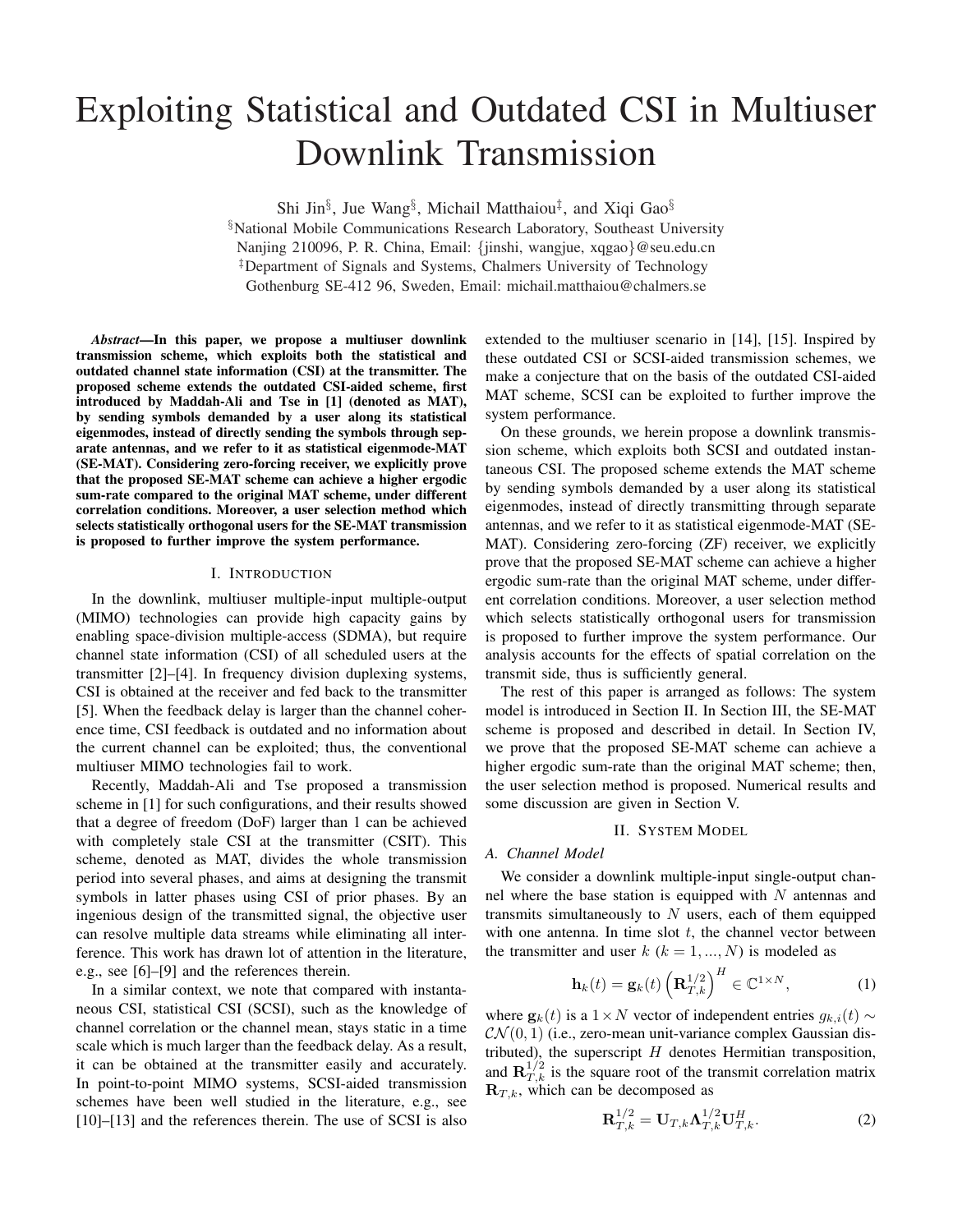Here,  $U_{T,k}$  is the matrix containing the statistical eigenmodes of user  $k$ , while

$$
\mathbf{\Lambda}_{T,k}^{1/2} = \text{diag}\left(\sigma_{k1}, ..., \sigma_{kN}\right),\tag{3}
$$

where  $diag(\cdot)$  denotes the diagonal matrix, with the diagonal entries in the bracket arranged in descending order and normalized such that

$$
\sum_{i=1}^{N} \sigma_{ki}^2 = N.
$$
\n(4)

In addition, we assume that  $U_{T,k}, k = 1, ..., N$  are uniformly distributed in the unitary space and independent of each other. This assumption can be explained as that the scatterers seen by every user are uniformly and independently distributed in the propagation environment. Referring back to (1), we use  $h_{ki}(t)$  to denote the *i*-th element of  $\mathbf{h}_k(t)$ .

In addition, we make the following assumptions:

- The instantaneous CSIT is completely outdated as described in  $[1]$ , i.e., in time slot t, the transmitter only knows  $\mathbf{h}_k(t')$  with  $t' < t$ , which is independent of  $\mathbf{h}_k(t)$ .<br>Perfect SCSI is available at the transmitter Recalling
- Perfect SCSI is available at the transmitter. Recalling from (1), SCSI refers to  $\mathbf{R}_{T,k}$ , or  $\mathbf{U}_{T,k}$  and  $\mathbf{\Lambda}_{T,k}$ .<sup>1</sup>

#### *B. The Original MAT Scheme*

For the two-user case, the original MAT scheme consists of two phases: Phase 1 contains two slots, and no CSI is used for transmission. Phase 2 contains one slot, and perfect CSI of each user during Phase 1 is exploited in transmission design. The transmitting process is described as follows:

1) Phase 1:

- Slot 1: Transmit  $s_{A,i}$  through antenna i, for  $i = 1, 2$ .
- Slot 2: Transmit  $s_{B,i}$  through antenna i, for  $i = 1, 2$ .

# 2) Phase 2:

• Slot 3: Transmit  $L_B(1) + L_A(2)$  through antenna 1. In the above,  $s_{k,i}$  denotes the *i*-th data symbol intended for user k,  $L_k(t)$  denotes the received signal of user k in slot t, with  $k = A$  or B. In slot 3, a composite signal of order-2 is transmitted, where order-2 means the signal is useful for both users. In particular,  $L_B(1)$  is useful for user A and  $L_A(2)$  is useful for user  $B$ . With this transmission structure, a DoF of  $\frac{4}{3}$  can be achieved by the system.

For the general N-user case, the transmitter sends order-1 symbols in Phase 1, designs and sends high-order symbols in the latter phases. The high-order symbols are designed in such a way that the transmitted symbols in former phases can be resolved by the users [1].

# *C. Signal Model and ZF Receiver*

Based on the MAT scheme, we can now introduce the signal model for the two-user case. Then, the ZF receiver, with which the users can resolve their demanded data symbols, is described. In the following, all equations with a superscript

<sup>1</sup>SCSI can be either obtained through long-term feedback from the users, or directly estimated at the transmitter using the SCSI reciprocity [16].

"MAT" refer to the MAT scheme, while the equations without superscripts can be applied to both schemes, including the MAT scheme and our scheme which will be proposed later.

For the two-user case, the signal vector received by user A over three time slots is written as

$$
\mathbf{y}_A = \sqrt{\frac{P}{2}} \mathbf{\bar{H}}_{A1} \mathbf{s}_A + \sqrt{\frac{P}{2}} \mathbf{\bar{H}}_{A2} \mathbf{s}_B + \mathbf{n}_A, \tag{5}
$$

where  $y_A = (y_A(1), y_A(2), y_A(3))^T$  is the received signal vector with  $y_A(t)$  denoting the received signal by user A in slot t, while P is the total transmit power,  $\mathbf{s}_k = (s_{k,1}, s_{k,2})^T$  for  $k = A$  B and  $\mathbf{n}_k$ , is the poise vector at user  $A$   $\mathbf{\bar{H}}_k$ , and  $\mathbf{\bar{H}}_k$  $k = A, B$ , and  $\mathbf{n}_A$  is the noise vector at user A.  $\mathbf{H}_{A1}$  and  $\mathbf{H}_{A2}$ are two equivalent matrices determined by the transmission scheme. For the original MAT scheme, these are

$$
\bar{\mathbf{H}}_{A1}^{\text{MAT}} \triangleq \begin{pmatrix} h_{A1}(1) & h_{A2}(1) \\ 0 & 0 \\ h_{A1}(3)h_{B1}(1) & h_{A1}(3)h_{B2}(1) \end{pmatrix}, \quad (6)
$$
\n
$$
\bar{\mathbf{H}}_{A2}^{\text{MAT}} \triangleq \begin{pmatrix} 0 & 0 \\ h_{A1}(2) & h_{A2}(2) \\ h_{A1}(3)h_{A1}(2) & h_{A1}(3)h_{A2}(2) \end{pmatrix}.
$$
 (7)

In order to resolve  $s_A$  from (5), we use a two-step receiving approach described as follows: In step 1, a linear transformation is made on (5) by left multiplying with a transformation matrix **L** to eliminate the interference from the other user:

$$
\mathbf{L} \mathbf{y}_A = \mathbf{L} \left( \sqrt{\frac{P}{2}} \bar{\mathbf{H}}_{A1} \mathbf{s}_A + \sqrt{\frac{P}{2}} \bar{\mathbf{H}}_{A2} \mathbf{s}_B + \mathbf{n}_A \right). \tag{8}
$$

For the MAT scheme, this transformation matrix reads as

$$
\mathbf{L}^{\text{MAT}} \triangleq \left( \begin{array}{cc} 1 & 0 & 0 \\ 0 & -h_{A1}(3) & 1 \end{array} \right), \tag{9}
$$

which satisfies

$$
\mathbf{L}^{\text{MAT}} \bar{\mathbf{H}}_{A2}^{\text{MAT}} = \mathbf{0}_{2 \times 2}.
$$
 (10)

In step 2, ZF receiver is used in (8) to resolve the two data streams of  $s_{A,1}$  and  $s_{A,2}$ . With this approach, the SNRs on the two data streams can be expressed as

$$
\eta_1^{\text{MAT}} = \frac{P}{2} \frac{1}{\left[ \left( \tilde{\mathbf{H}}_{A1}^{\text{MAT}} \right)^H \tilde{\mathbf{H}}_{A1}^{\text{MAT}} \right]_{1.1}^{-1}},\tag{11}
$$

$$
\eta_2^{\text{MAT}} = \frac{P}{2} \frac{1}{2 \left[ \left( \tilde{\mathbf{H}}_{A1}^{\text{MAT}} \right)^H \tilde{\mathbf{H}}_{A1}^{\text{MAT}} \right]_{2,2}^{-1}},\tag{12}
$$

where  $[X]_{k,k}^{-1}$  denotes the k-th diagonal element of  $X^{-1}$ , which is the inverse matrix of **X** and is the inverse matrix of **X**, and

$$
\tilde{\mathbf{H}}_{A1}^{\text{MAT}} \triangleq \mathbf{L}^{\text{MAT}} \bar{\mathbf{H}}_{A1}^{\text{MAT}}.
$$
 (13)

Note that the scaling factor 2 in the denominator in (12) is due to the enhancement of the noise power caused by **L**MAT, although this will not affect our analysis in the high-SNR region. The achievable ergodic sum-rate is then expressed as

$$
R_{\text{sum}} \triangleq \sum_{i=1}^{2} \mathbb{E} \left[ \log_2 \left( 1 + \eta_i \right) \right]. \tag{14}
$$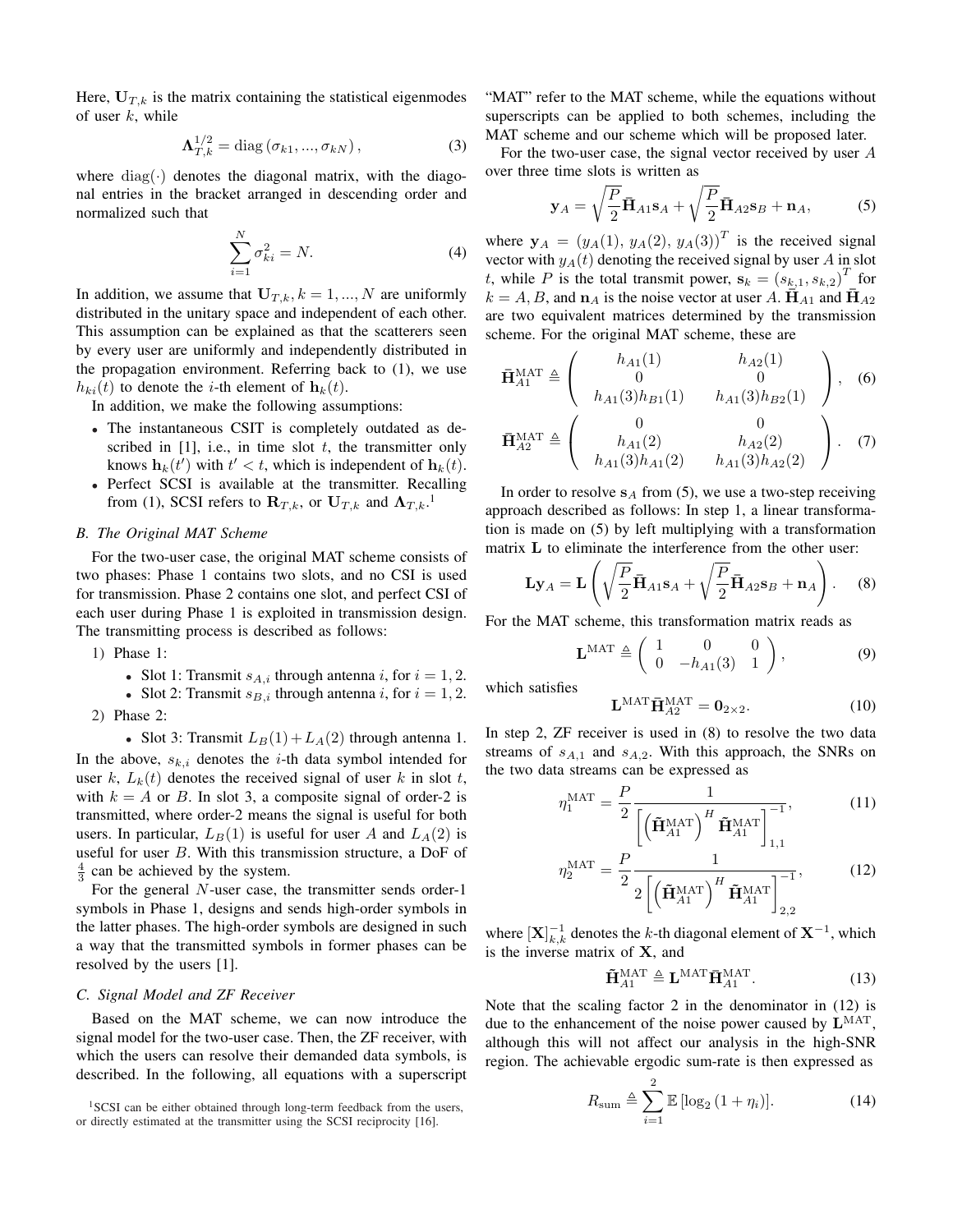

Fig. 1. The SE-MAT system for two users.

# III. THE SE-MAT SCHEME

In this section, we first outline the proposed SE-MAT scheme for the two-user case, followed by a description of the implementation of this scheme for the general N-user case.

#### *A. Two-user Case*

For the two-user case, the proposed SE-MAT scheme is described in Fig. 1 and explained as follows:

1) Phase 1:

- Slot 1: Transmit  $s_{A,i}$  along the direction of  $w_{Ai}$ , for  $i = 1, 2$ .
- Slot 2: Transmit  $s_{B,i}$  along the direction of  $w_{Bi}$ , for  $i = 1, 2$ .
- 2) Phase 2:
	- Slot 3: Transmit  $L_B(1)$  along the direction of  $w_{A1}$ and  $L_A(2)$  along the direction of  $w_{B1}$ .

In the above,  $w_{ki}$  ( $k = A, B$ ) denotes the *i*-th strongest eigen-direction of user k, i.e., the *i*-th column vector of  $U_{T,k}$ , while  $L_k(t)$  denotes the received signal of user k in slot t, as described in Fig. 1. The main idea for SE-MAT can be explained as follows: In slot 1, we strengthen  $s_{A,1}$  and  $s_{A,2}$ by applying orthogonally statistical beamforming along the direction of  $w_{A1}$  and  $w_{A2}$ . In slot 2, the signals intended for user  $B$  are transmitted in a similar manner. In slot 3, user  $A$ needs to know  $L_B(1)$  to resolve  $s_{A,1}$  and  $s_{A,2}$ , while user B needs to know  $L<sub>A</sub>(2)$ , thus we send the information demanded by user  $A$  or  $B$  along the corresponding dominant statistical eigen-direction of each user, respectively.

# *B. General N-user Case*

For the N-user case, the SE-MAT scheme can be generalized as follows:

- 1) In the transmitting phases, where  $N$  order-1 symbols are transmitted simultaneously to user  $k$  in one slot, transmit the  $N$  symbols along  $N$  statistical eigen-directions of user  $k$ , instead of transmitting these symbols directly through N transmit antennas, as proposed by the original MAT scheme.
- 2) In the transmitting phases, where  $M$  order- $L$  symbols are transmitted to  $L$  users in one slot (The number of  $M$  and  $L$  is determined by the original MAT scheme as

described in [1]), denote the  $j$ -th order-L symbol which contains information useful for users  $1, \ldots, L$  as

$$
I_{(1,2,...,L),j}^{(L)} = \sum_{k=1}^{L} I_{(k),j}^{(1)}, \quad j = 1...M, \qquad (15)
$$

where the superscript of  $I$  refers to the order of this symbol, and the elements in the bracket in the subscript of I denote the indices of the users for which this information  $I$  is useful.

In the original MAT scheme,  $M$  symbols described in (15) are directly sent through  $M$  separated transmit (15) are directly sent through M separated transmit<br>approach with SE MAT we transmit  $I^{(1)}$  along antennas, while with SE-MAT, we transmit  $I_{(k),j}^{(1)}$  along<br>the *i*-th strongest eigen-direction of user *k* the *j*-th strongest eigen-direction of user  $k$ .

Note that compared with the MAT scheme, SE-MAT does not change the transmitting structure with respect to phases and slots. The difference between the two schemes is that the latter exploits SCSI to transmit across the statistical eigenmodes, instead of sending symbols directly through separate antennas. Nevertheless, both schemes achieve the same DoF.

# IV. RATE ANALYSIS

In this section, based on the ZF receiver described in Section II, we show that the ergodic SNR ratio between SE-MAT and the original MAT scheme is larger than 1 on each data stream, and higher ergodic sum-rate can be achieved by SE-MAT. Moreover, a user selection method is proposed to further improve the system performance.

We focus on the two-user case. For the SE-MAT scheme, the equivalent channels in (5) can be written as

$$
\bar{\mathbf{H}}_{A1}^{\text{SE-MAT}} \triangleq \begin{pmatrix} \alpha_{A,1}^{A1} & \alpha_{A,1}^{A2} \\ 0 & 0 \\ \alpha_{A,3}^{A1} \alpha_{B,1}^{A1} & \alpha_{A,3}^{A1} \alpha_{B,1}^{A2} \end{pmatrix}, \qquad (16)
$$

$$
\bar{\mathbf{H}}_{A1}^{\text{SE-MAT}} \triangleq \begin{pmatrix} 0 & 0 \\ \alpha_{A,2}^{B1} & \alpha_{A,2}^{B2} \\ \alpha_{A,3}^{B1} \alpha_{A,2}^{B1} & \alpha_{A,3}^{B1} \alpha_{A,2}^{B2} \end{pmatrix}, \qquad (17)
$$

where

$$
\alpha_{k,t}^{li} \triangleq \mathbf{h}_k(t)\mathbf{w}_{li} \tag{18}
$$

is defined as the inner product between the channel vector  $\mathbf{h}_k(t)$  and the statistical eigenvector  $\mathbf{w}_{li}$ . Note that similar to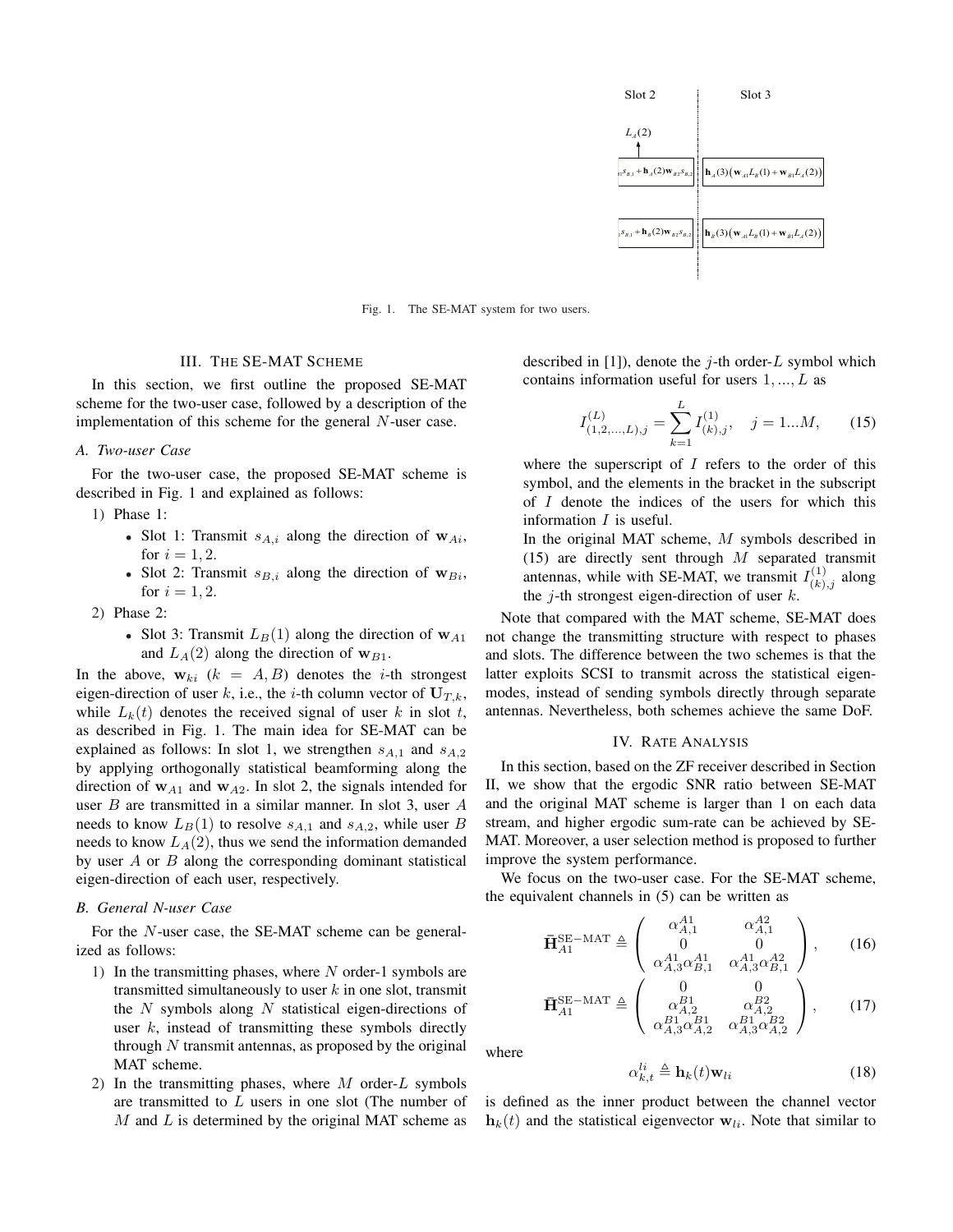(7), the equivalent interference channel matrix (17) is rank-1, which implies that the interference can be eliminated through a linear transformation of (5). Similar to (9), the transformation matrix can be written as

$$
\mathbf{L}^{\text{SE-MAT}} \triangleq \begin{pmatrix} 1 & 0 & 0 \\ 0 & -\mathbf{h}_{\mathbf{A}}(3)\mathbf{w}_{\mathbf{B1}} & 1 \end{pmatrix} . \tag{19}
$$

Then, the SNRs on the two data streams reads as

$$
\eta_1^{\text{SE-MAT}} = \frac{P}{2} \frac{1}{\left[ \left( \tilde{\mathbf{H}}_{A1}^{\text{SE-MAT}} \right)^H \tilde{\mathbf{H}}_{A1}^{\text{SE-MAT}} \right]_{1,1}^{-1}},\n\eta_2^{\text{SE-MAT}} = \frac{P}{2} \frac{1}{\left( 1 + \lambda_A^{\text{B1}} \right) \left[ \left( \tilde{\mathbf{H}}_{A1}^{\text{SE-MAT}} \right)^H \tilde{\mathbf{H}}_{A1}^{\text{SE-MAT}} \right]_{2,2}^{-1}},
$$
\n(20)

where

$$
\tilde{\mathbf{H}}_{A1}^{\text{SE-MAT}} \triangleq \mathbf{L}^{\text{SE-MAT}} \bar{\mathbf{H}}_{A1}^{\text{SE-MAT}} \tag{22}
$$

is the equivalent channel matrix after the transformation, while

$$
\lambda_l^{ki} \triangleq \mathbf{w}_{ki}^H \mathbf{R}_{T,l} \mathbf{w}_{ki}
$$
 (23)

2,2 (21)

 $\Box$ 

is a scaling factor due to the enhancement of the noise power caused by (19). Here,  $k = B$ ,  $i = 1$  and  $l = A$ . Note that according to the Rayleigh-Ritz law for the eigenvalues,

$$
\sigma_{l2}^2 < \lambda_l^{ki} < \sigma_{l1}^2. \tag{24}
$$

#### *A. SNR and Rate Analysis*

We start by comparing  $\eta_i^{\text{MAT}}$  and  $\eta_i^{\text{SE-MAT}}$  for  $i = 1, 2$  to plicitly demonstrate how the SE-MAT scheme increases the explicitly demonstrate how the SE-MAT scheme increases the average SNR on each data stream. For the sake of simplicity, we consider only the first data stream of user A. The proof for the second data stream, as well as the data streams of the other user, can be carried out in a similar manner.

*Proposition 1:* When the channel is correlated with  $\sigma_{A1}^2 \ge \frac{1}{2}$ <sup>1</sup>.5, the inequality

$$
\mathbb{E}\left[\frac{\eta_1^{\text{SE-MAT}}}{\eta_1^{\text{MAT}}}\right] > 1\tag{25}
$$

strictly holds.

*Proof:* See Appendix I.

We denote the left hand side of (25) as the ergodic SNR ratio. The condition  $\sigma_{A_1}^2 > 1.5$  corresponds to a certain channel correlation level. In practice, we can adjust the interchannel correlation level. In practice, we can adjust the interantenna spacing to satisfy this condition, as smaller interantenna spacing will result in a larger value of  $\sigma_{A_1}^2$ . However, a<br>very interesting case is when all users are assumed to have the very interesting case is when all users are assumed to have the same  $\Lambda_k$  in (2). This assumption is sufficiently realistic when all users are located in the same scattering environment and share the same correlation level [18]. With this assumption, (25) can be proved without any restriction on the value of  $\sigma_{A_1}^2$ . The results are described in the following corollary.<br>Corollary 1: When all users share the same correlation

*Corollary 1:* When all users share the same correlation profile such that

$$
\Lambda_{T,k}^{1/2} = \Lambda_T^{1/2}, k = 1, ..., N,
$$
 (26)

(25) strictly holds for any value of  $\sigma_{A1}^2$  and  $\sigma_{B1}^2$ .<br>Proof: The proof can be done in a similar

*Proof:* The proof can be done in a similar way as that used in proving Proposition 1, and is omitted here. П

Further, we extend the analysis to the achievable ergodic rate in the following proposition.

*Proposition 2:* In the high SNR region, the proposed SE-MAT scheme achieves a higher ergodic sum-rate than the original MAT scheme, with the channel correlation profile stated in Proposition 1 or Corollary 1.

*Proof:* See Appendix II.  $\Box$ 

*Remark 1:* Although the proof relies on a high-SNR assumption, it is shown in Section V that SE-MAT can achieve a higher ergodic sum-rate, than the original MAT scheme, at arbitrary SNRs as well as arbitrary channel correlation levels.

# *B. SE-MAT with User Selection*

From (38) in the proof of Proposition 1, we can infer that in order to maximize the lower bound  $f(\lambda_B^{A2})$  of the ergodic SNR<br>ratio  $\lambda^{A2}$  is required to be as large as possible. To achieve ratio,  $\lambda_B^{A2}$  is required to be as large as possible. To achieve<br>the maximum value  $\sigma^2$  it is required that the maximum value  $\sigma_{B_1}^2$ , it is required that

$$
\mathbf{w}_{A2} = \mathbf{w}_{B1},\tag{27}
$$

which indicates that the two users need to have statistically orthogonal eigenmodes. In practice, a codebook-based user grouping algorithm can be used to select users in such a way. A detailed description of such an algorithm is beyond the scope of this paper, and interested readers are referred to [15].

With user selection, the ergodic SNR ratio between SE-MAT and MAT is enhanced. Although we can not conclude that the ergodic data rate is also improved, simulation results in Section V will show that significant rate gains can be obtained compared to the schemes without user selection.

#### V. NUMERICAL RESULTS AND DISCUSSION

In this section, numerical results are shown for the two-user case. The ergodic sum-rates are calculated using (14), where the expectation is taken by averaging over 100 snapshots, with 3000 time slots in every snapshot. Here, one snapshot means a random generation of  $U_{T,k}$  in (2). In every time slot,  $g_k(t)$  in (1) is independently and identically generated. For convenience of description, we set  $\sigma_{k1}^2 = \sigma_1^2$  and  $\sigma_{k2}^2 = \sigma_2^2$ <br>(k = 4 B) in (3) and assume these values are fixed over  $(k = A, B)$  in (3), and assume these values are fixed over all snapshots. At last, the achievable rates are divided by the number of the total time slots used for one transmission.

In Fig. 2, the achievable ergodic sum-rates per time slot are illustrated. We set  $\sigma_1^2 = 1.8$  and  $\sigma_2^2 = 0.2$  as an example. In the figure "US" stands for "user selection" which means the the figure, "US" stands for "user selection" which means the two users are selected to satisfy (27). The figure shows that by strengthening the desired signal on the statistical eigenmodes of the objective user, SE-MAT achieves a higher sum-rate compared to the original MAT scheme, while keeping the same DoF, which is indicated by the slope of the curves. When the two users are selected to be statistically orthogonal, the achievable ergodic sum-rate can be further improved.

In Fig. 3, the ergodic sum-rate ratios  $R_{\text{sum}}^{\text{SE}-\text{MAT}}/R_{\text{sum}}^{\text{MAT}}$  are depicted versus the value of  $\chi$ , which is defined as  $\chi = \frac{\sigma_1^2}{\sigma_2^2}$ ,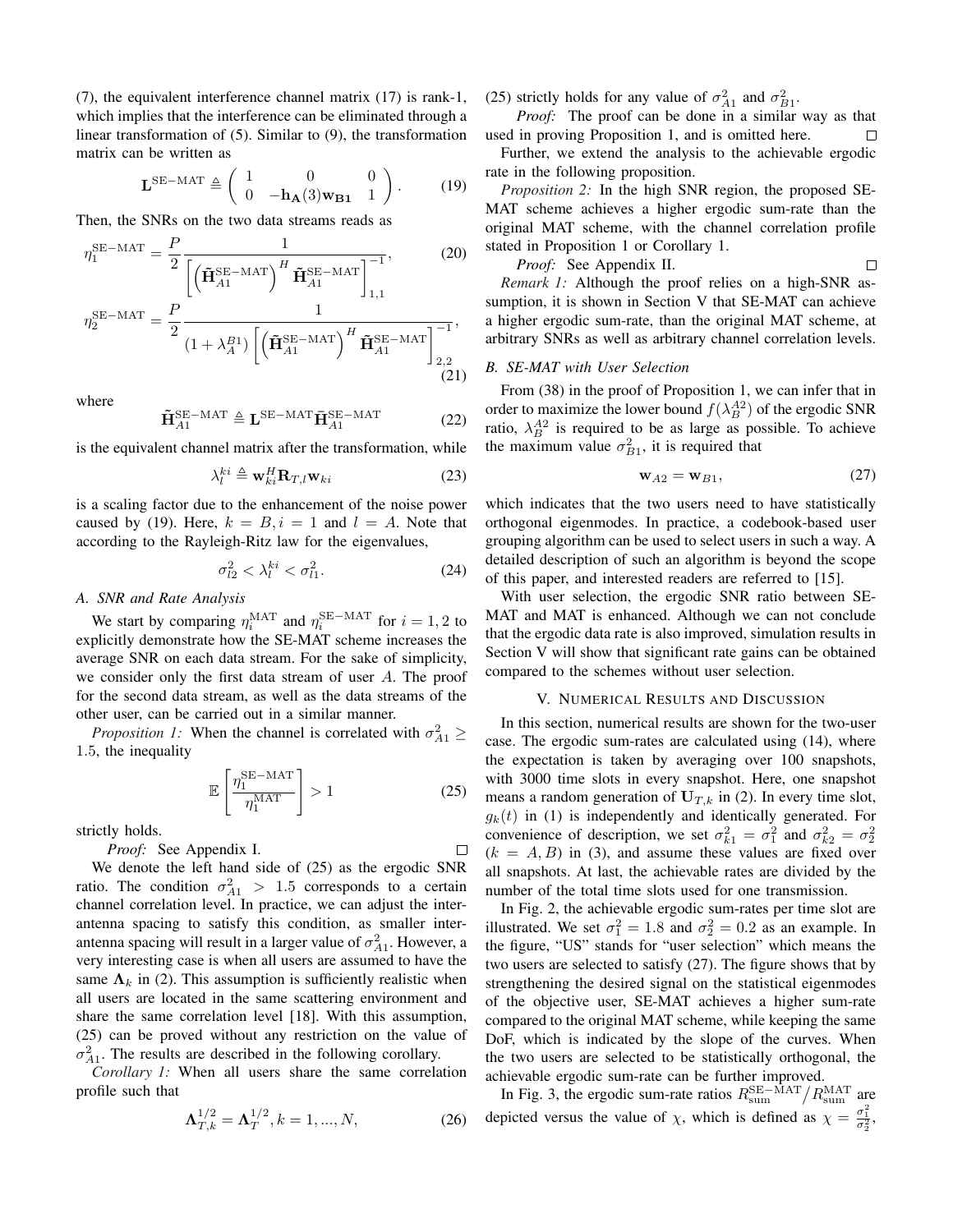

Fig. 2. Ergodic sum-rate per time slot vs. SNR.



Fig. 3. Ergodic sum-rate ratio vs.  $\chi$  at SNR = 20dB.

and indicates the channel correlation level. In particular, we compare the ergodic sum-rate ratios for three cases, these are:

- The rate ratio between SE-MAT and the original MAT, when both schemes are used without user selection
- The rate ratio between SE-MAT and the original MAT, when both schemes are combined with user selection
- The rate ratio between SE-MAT with user selection, and the original MAT without user selection.

Fig. 3 shows that the rate ratio between the two schemes increases with the value of  $\chi$ . Considering user selection for both schemes, the rate ratio becomes lower than that achieved without user selection. This is because selecting statistically orthogonal users also plays a positive role in the original MAT scheme. However, it is shown that combining user selection and SE-MAT can provide a dramatic gain in the achievable rate, when compared with the original MAT scheme without user selection. These gains are more pronounced with higher spatial correlation, i.e., larger values of  $\chi$ .

#### VI. CONCLUSION

On basis of the MAT scheme which exploits outdated CSIT in multiuser downlink transmission, we further made use of statistical CSIT and proposed a scheme named as SE-MAT exploiting both kinds of CSI. This scheme transmits through the statistical eigenmodes of each user, instead of transmitting directly through antennas. Theoretical analysis and numerical results showed that a higher sum-rate can be achieved by SE-MAT compared with the original MAT scheme, and the rate improvement increases as the channel correlation increases.

# APPENDIX I PROOF OF PROPOSITION 1

For the first stream, we get

$$
\frac{\eta_1^{\text{SE-MAT}}}{\eta_1^{\text{MAT}}} = \frac{\left[\mathbf{M}^{\text{MAT}}\right]_{1,1}^{-1}}{\left[\mathbf{M}^{\text{SE-MAT}}\right]_{1,1}^{-1}},\tag{28}
$$

where  $\mathbf{M} = \mathbf{\tilde{H}}_{A1}^H \mathbf{\tilde{H}}_{A1}$  (With the superscript being either "MAT" or "SE-MAT"). For MAT M<sup>MAT</sup> can be written as "MAT" or "SE-MAT"). For MAT, M<sup>MAT</sup> can be written as<br>(29) (See bottom of this page). For SE-MAT M<sup>SE-MAT</sup> reads (29) (See bottom of this page). For SE-MAT, **M**SE−MAT reads as (30) (See bottom of this page). Noting that

$$
\left[\mathbf{X}\right]_{k,k}^{-1} = \frac{\det(\mathbf{X}_{k,k})}{\det(\mathbf{X})},\tag{31}
$$

where  $X_{k,k}$  denotes the minor matrix of  $X$ , i.e., the submatrix obtained by omitting the  $k$ -th row and the  $k$ -th column of  $X$ , (28) can be written as

$$
\frac{\eta_1^{\text{SE-MAT}}}{\eta_1^{\text{MAT}}} = \frac{\det\left(\mathbf{M}^{\text{SE-MAT}}\right) \det\left(\mathbf{M}_{1,1}^{\text{MAT}}\right)}{\det\left(\mathbf{M}^{\text{MAT}}\right) \det\left(\mathbf{M}_{1,1}^{\text{SE-MAT}}\right)}.
$$
(32)

Taking expectation at both sides of (32), and using Mullen's inequality<sup>2</sup>, we end up with

$$
\mathbb{E}\left[\frac{\eta_1^{\text{SE-MAT}}}{\eta_1^{\text{MAT}}}\right] \geqslant \frac{\mathbb{E}\left[\det\left(\mathbf{M}^{\text{SE-MAT}}\right)\right] \mathbb{E}\left[\det\left(\mathbf{M}_{1,1}^{\text{MAT}}\right)\right]}{\mathbb{E}\left[\det\left(\mathbf{M}^{\text{MAT}}\right)\right] \mathbb{E}\left[\det\left(\mathbf{M}_{1,1}^{\text{SE-MAT}}\right)\right]},\tag{33}
$$

<sup>2</sup>The Mullen's inequality reads as  $\mathbb{E}\left[\frac{X}{Y}\right] \ge \frac{\mathbb{E}[X]}{\mathbb{E}[Y]}$ , where X and Y are independent random variables [17].

$$
\mathbf{M}^{\text{MAT}} = \begin{pmatrix} |h_{A1}(1)|^2 + |h_{A1}(3)|^2 |h_{B1}(1)|^2 & h_{A1}^*(1)h_{A2}(1) + |h_{A1}(3)|^2 h_{B1}^*(1)h_{B2}(1) \\ h_{A1}(1)h_{A2}^*(1) + |h_{A1}(3)|^2 h_{B1}(1)h_{B2}^*(1) & |h_{A2}(1)|^2 + |h_{A1}(3)|^2 |h_{B2}(1)|^2 \end{pmatrix}.
$$
 (29)

$$
\mathbf{M}^{\text{SE-MAT}} = \begin{pmatrix} |\alpha_{A,1}^{A1}|^2 + |\alpha_{A,3}^{A1}|^2 |\alpha_{B,1}^{A1}|^2 & (\alpha_{A,1}^{A1})^* \alpha_{A,1}^{A2} + |\alpha_{A,3}^{A1}|^2 (\alpha_{B,1}^{A1})^* \alpha_{B,1}^{A2} \\ \alpha_{A,1}^{A1} (\alpha_{A,1}^{A2})^* + |\alpha_{A,3}^{A1}|^2 \alpha_{B,1}^{A1} (\alpha_{B,1}^{A2})^* & |\alpha_{A,1}^{A2}|^2 + |\alpha_{A,3}^{A1}|^2 |\alpha_{B,1}^{A2}|^2 \end{pmatrix} .
$$
 (30)